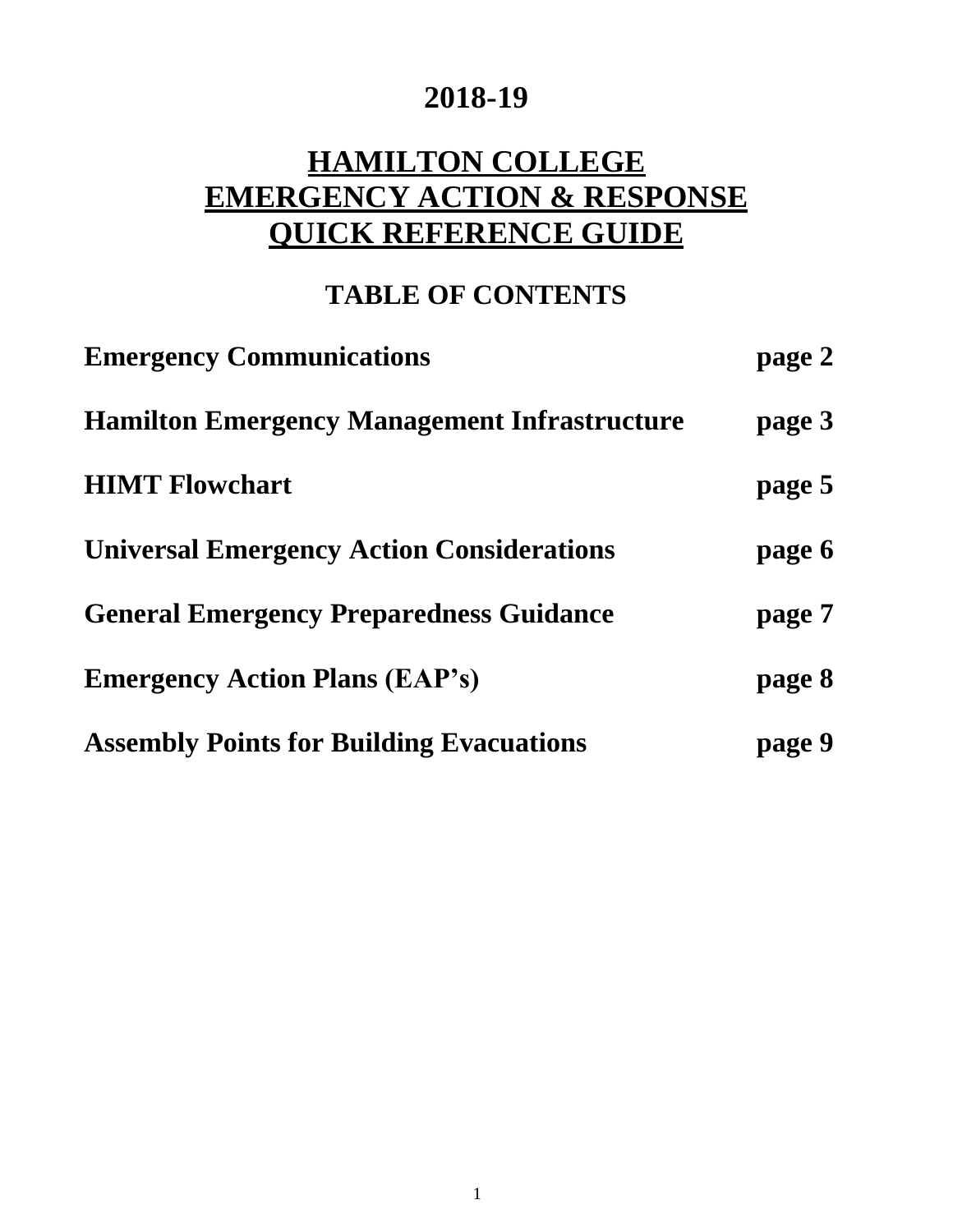#### **EMERGENCY COMMUNICATIONS**

#### **On-Campus Emergency Contact Information**

| <b>CONTACT</b>                                      | <b>PHONE NUMBER</b> |
|-----------------------------------------------------|---------------------|
| Campus Safety (all emergency types)                 | 315-859-4000        |
| Campus Safety (non-emergencies)                     | 315-859-4141        |
| <b>General Information</b>                          | 315-859-4444        |
| Hamilton College Emergency Medical Services (HCEMS) | 315-859-4000        |
| <b>Student Health Center</b>                        | 315-859-4111        |
| Facilities Management/Maintenance Emergencies       | 315-859-4500        |

**\*Note—dialing 911 (or 9 then 911) from on-campus phones directs you to the Campus Safety x4000, NOT Oneida County 911!**

#### **Off-Campus Non-Emergency Contact Information**

| <b>CONTACT</b>                    | <b>PHONE NUMBER</b> |
|-----------------------------------|---------------------|
| <b>Kirkland Police Department</b> | 315-853-3311        |
| New York State Police             | 315-736-0121        |
| Oneida County Sheriff's Patrol    | 315-736-0141        |

#### **"Blue Light" Emergency Telephone Locations**

| <b>Campus Safety</b>              | <b>Field House</b>   | North       |
|-----------------------------------|----------------------|-------------|
| Beinecke Bridge                   | Little Pub           | Root:       |
| <b>Bristol Center Parking Lot</b> | Major/Minor/McIntosh | <b>Wool</b> |
|                                   | Parking Lot          |             |

Lot  $\&$  New Lot (2) Dorm Parking Lot lcott

| <b>Emergency Communication Systems</b> |                                                                                                         |  |
|----------------------------------------|---------------------------------------------------------------------------------------------------------|--|
| <b>TYPE</b>                            | <b>ACTIONS TO TAKE</b>                                                                                  |  |
| <b>Building Fire Alarm</b>             | Emergency building evacuation—proceed to muster point                                                   |  |
| <b>Blackboard Connect</b>              | Follow instructions as reported via email, telephone,<br>cell phone, text message or classroom speakers |  |
| <b>Outdoor Warning Siren</b>           | Immediately seek sources of info.—an emergency incident of                                              |  |
| <b>Alert Tone</b>                      | high severity is occurring                                                                              |  |

**\*Special Note—Communications relaying the status of an ongoing incident may be transmitted through Blackboard Connect system and/or the outdoor warning siren's PA function. Additional incident information will be available on the Hamilton website [\(www.hamilton.edu\)](http://www.hamilton.edu/), or by calling x4141 (where they may be directed to an Emergency Call Center).**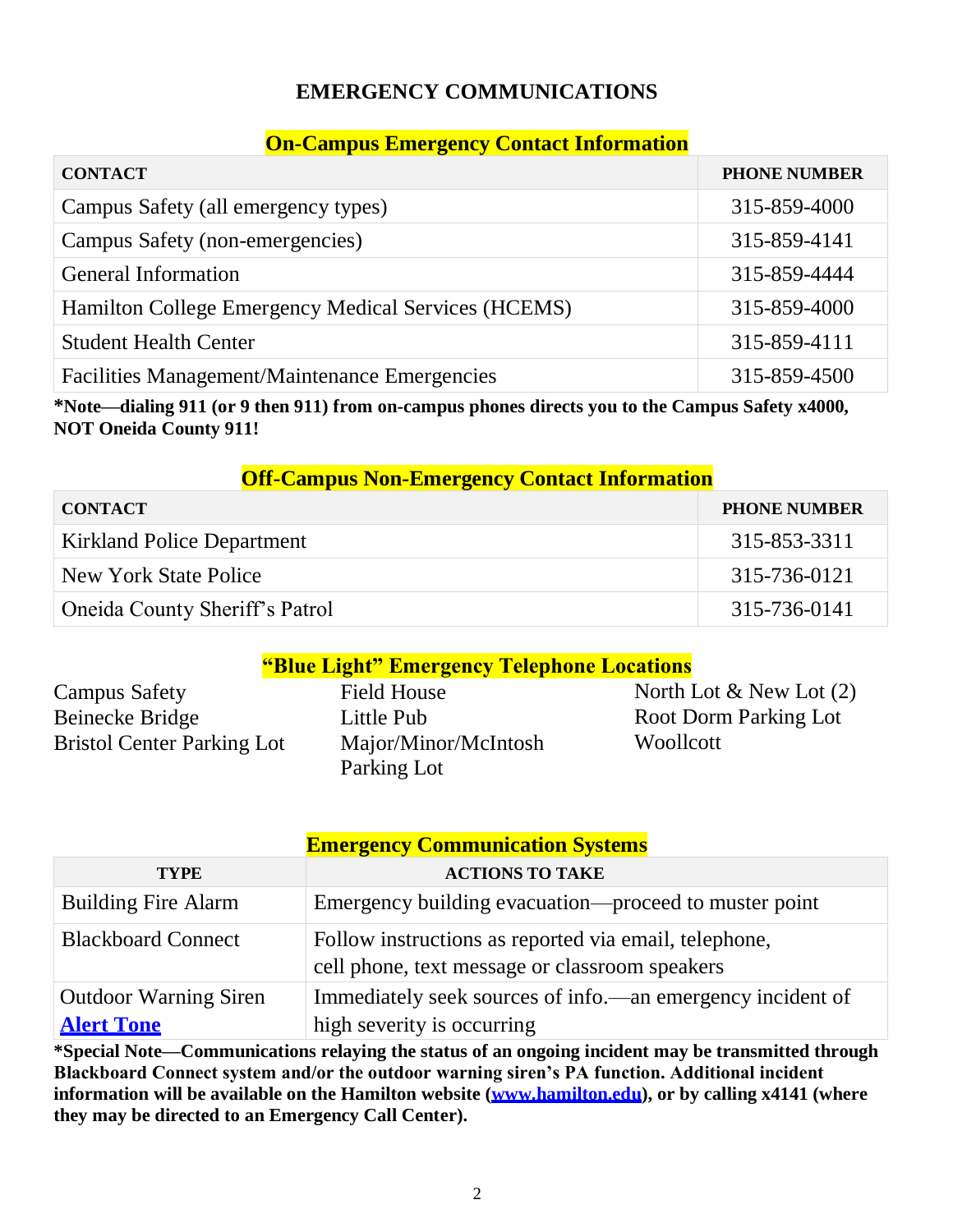## **HAMILTON EMERGENCY MANAGEMENT INFRASTRUCTURE Hamilton Emergency Response Team (HERT) & Hamilton Incident Management Team (HIMT)**

HIMT is the group of essential personnel with overall administrative and managerial responsibility for the College during emergency incidents. HIMT will normally be activated during emergency events classified at Level 3, or during Level 2/other events as needed or required. HIMT's principal goal is to assist external emergency response agencies to enable the College to return to normal operations as soon as possible. **Bold** type indicates HERT.

## **Facility Emergency Coordinators (FEC's)**

The FEC's (noted with \*\* below) are College personnel who have day-to-day responsibility for routine emergencies that occur on campus, and are typically regarded as "Incident Commanders" for events classified as less than Level 3 in severity. They are trained to characterize events by severity, and can initiate defensive actions to protect personnel/locations and aggressive mitigation as warranted. If a Level 3 event is determined, FEC's will initiate defensive actions, notify HERT, and communicate/coordinate with the appropriate external emergency response agencies.

| <b>TITLE</b>                                                    | <b>POSITION</b>                     |
|-----------------------------------------------------------------|-------------------------------------|
| <b>Associate Vice President for Student Affairs</b>             | <b>Jeff Landry (Chair)</b>          |
| <b>Assistant Director of Campus Safety</b>                      | <b>Wayne Gentile (Deputy Chair)</b> |
| <b>Vice President for Administration &amp; Finance</b>          | <b>Karen Leach</b>                  |
| <b>Vice President for Student Affairs and Dean of Students</b>  | <b>Theresa Martinez</b>             |
| <b>Associate Vice President for Communications</b>              | <b>Mike Debraggio</b>               |
| <b>Associate Vice President for Facilities &amp; Planning</b>   | <b>Roger Wakeman **</b>             |
| <b>Director of Building Systems Management</b>                  | <b>Bill Huggins</b> **              |
| <b>Director of Human Resources</b>                              | <b>Steve Stemkoski</b>              |
| <b>Director of Campus Safety</b>                                | <b>Francis Coots **</b>             |
| Director of Environmental Protection, Safety & Sustainability   | <b>Brian Hansen **</b>              |
| <b>Director, Help Desk and Training Services</b>                | <b>Debby Quayle</b>                 |
| <b>Director, Outdoor Leadership</b>                             | <b>Andrew Jillings</b>              |
| <b>Assistant Dean of Students for Residential Life</b>          | <b>Travis Hill</b>                  |
| <b>Senior Director of Media Relations</b>                       | <b>Vige Barrie</b>                  |
| <b>Senior Director of Interactive Media</b>                     | Tim O'Keeffe                        |
| <b>Registrar</b>                                                | <b>Kristin Friedel</b>              |
| Associate Director of Business & Campus Services                | Alfio LaRocca                       |
| Associate Director of Grounds & Custodial Services              | Tim Gadziala                        |
| Director, Network and Telecommunication Services                | Dave Roback                         |
| Director of Auxiliary Services                                  | Irene Cornish                       |
| Associate Vice President for Finance & Controller               | Carol Gable                         |
| Director of the Health Center                                   | <b>Barb Fluty</b>                   |
| Registered Nurse, Student Health Services                       | Diann Lynch                         |
| Director of College Events & Scheduling                         | Lisa Magnarelli                     |
| Senior Associate Director, Media Relations and News Site Editor | <b>Holly Foster</b>                 |
| Director of Interactive Media                                   | Esena Jackson                       |
| Assistant to the VP for Libraries and Information Technology    | Terry Lapinski                      |

#### **Additional Essential Personnel**

The following personnel are also considered essential across most emergency event types:

- President and Senior Staff (in addition to those listed above)
- All Campus Safety Officers and Assistant Directors
- All Facilities Management staff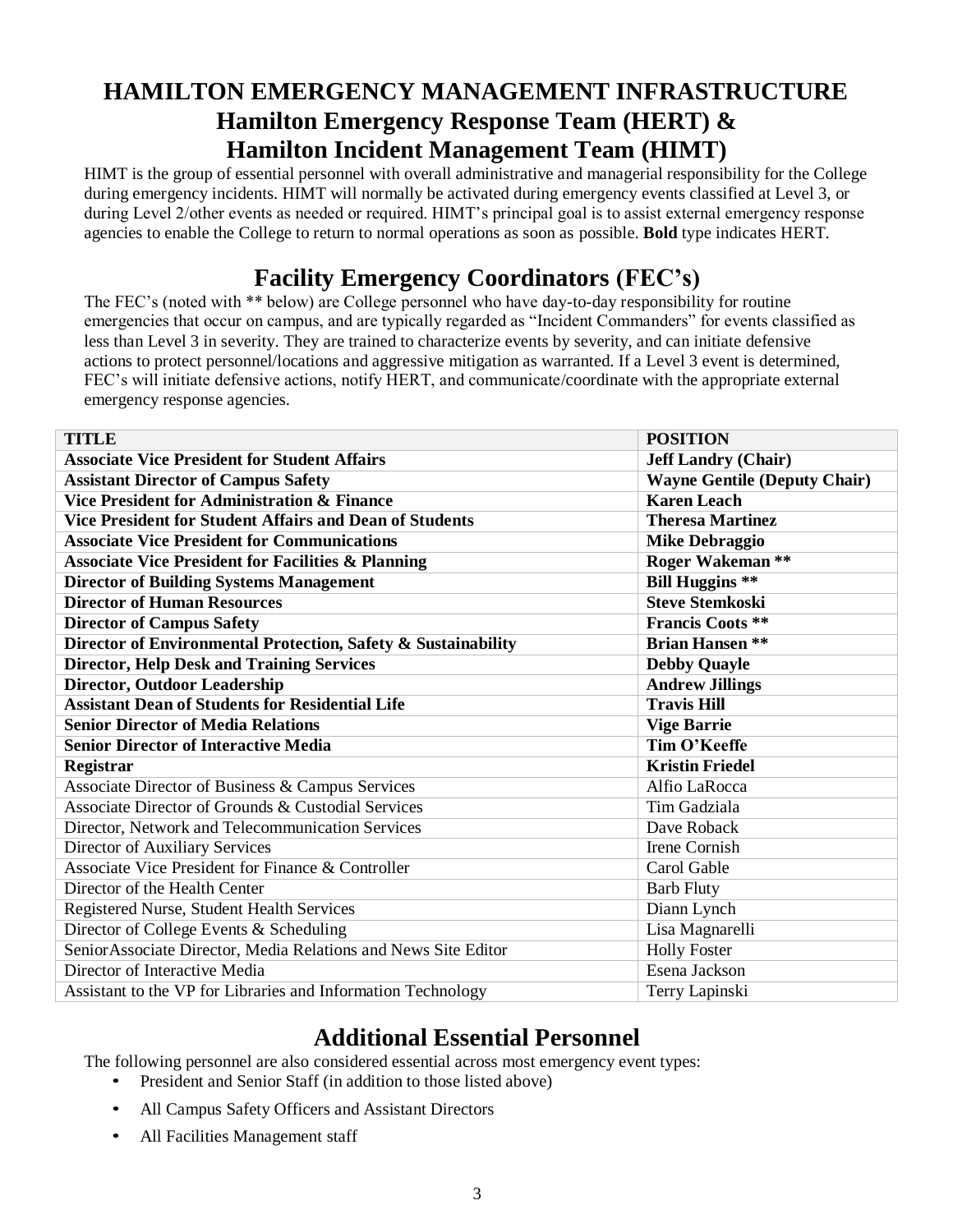#### **Campus Safety**

Campus Safety is the first point of contact for the communication of all emergencies. They maintain a close working relationship with various external emergency responders (fire, law enforcement, EMS services), and provide "First Responder" services to the community depending on the nature of the event, including 1<sup>st</sup> Aid/CPR/AED, fire extinguisher deployment (for small, incipient fires), and incidental spill response (for low hazard spills). Finally, Campus Safety monitors all fire safety alarm panel systems for the College, and operates the outdoor emergency warning siren.

#### **Student Health Center**

The Student Health Center is operated by the Department of Student Health Services, and provides students with preventative medical education and care, as well as the diagnosis/treatment of student illnesses and injuries with consultation and/or referral to other health care professionals when appropriate. It provides limited emergency services to students who may be injured on campus.

It is important to note that the Health Center is neither a hospital nor an emergency room. It is open during normal College business hours (8:30 am to 4:30 pm), and appointments are typically required.

#### **Hamilton College Emergency Medical Services (HCEMS)**

HCEMS is principally a student-run EMS organization that operates out of the Health Center and is overseen by Diann Lynch. It provides a wide variety of emergency medical and 1<sup>st</sup> aid services to all students, employees and members of the public on Hamilton College grounds when classes are in session.

#### **Facilities Management**

Facilities Management has overall emergency responsibilities related to College facilities and utilities, including all building-installed fire safety systems. It may also be called upon to investigate utility-related odors (like natural gas smells or refrigerant leaks), and has a trained "Spill Team" that can respond to and mitigate less than Level 3 petroleum-based spills.

#### **Environmental Protection, Safety & Sustainability (EPS&S)**

The Director of EPS&S has overall emergency responsibilities related to chemical, biological, radiological and environmental hazards on campus. The Director may be called upon to investigate and mitigate a wide range of chemical/petroleum-based spills or releases, when they are less than Level 3 in nature.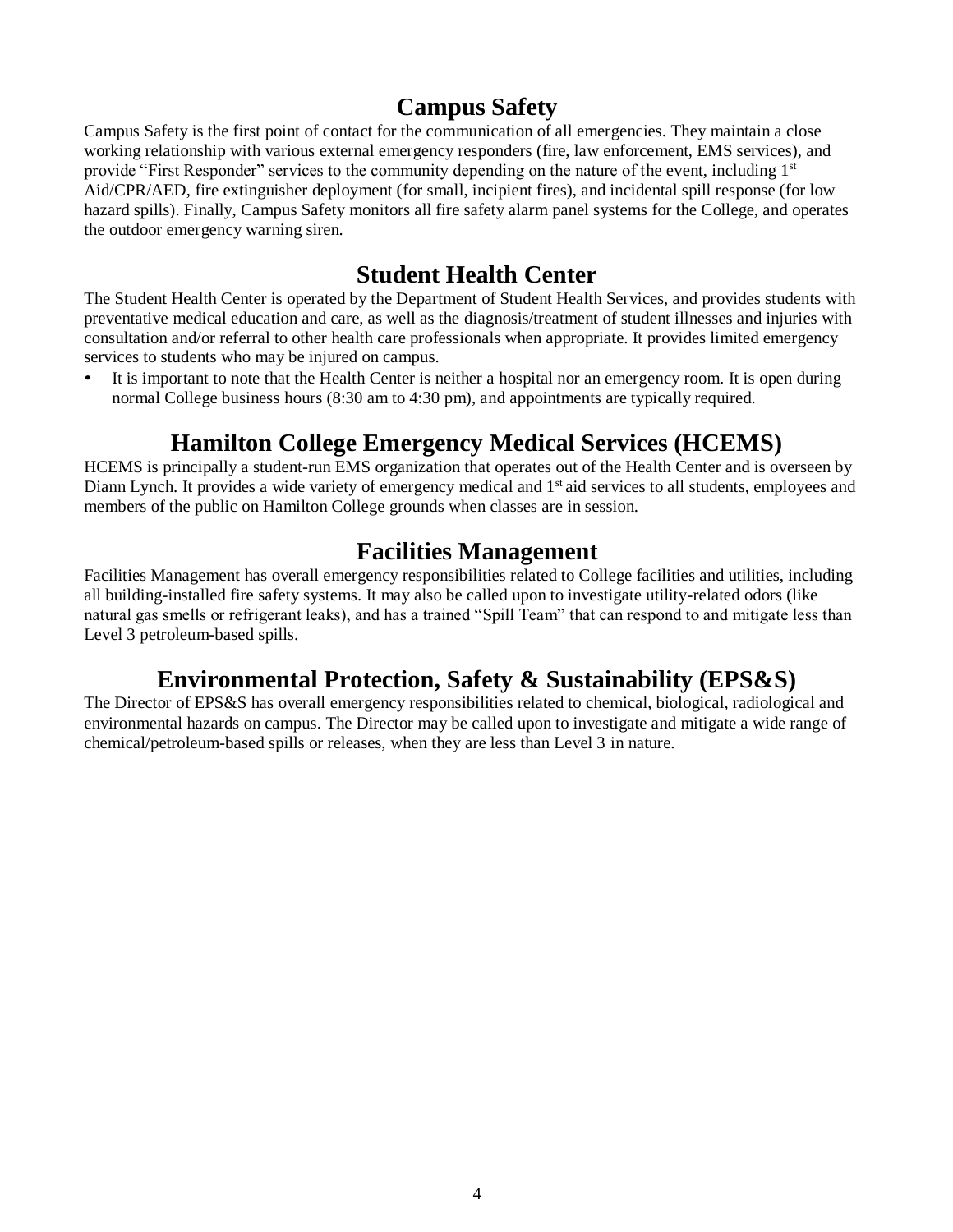#### **HAMILTON INCIDENT MANAGEMENT TEAM (HIMT) FLOWCHART**

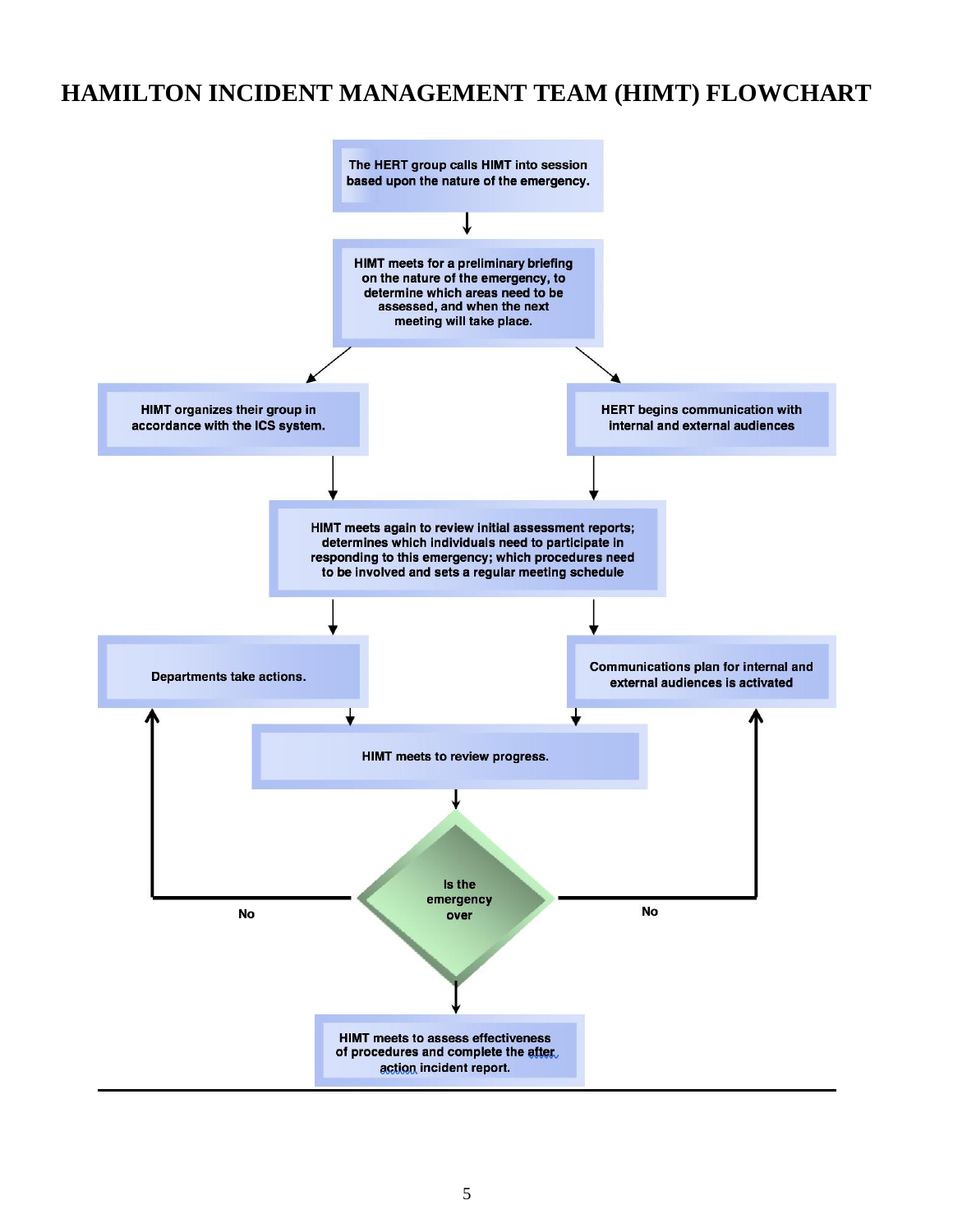#### **UNIVERSAL EMERGENCY ACTION CONSIDERATIONS Incident/Hazard Recognition**

Recognize the 3 different incident types in terms of their severity, as follows:

- Level 1—incidents of minimal severity, normally mitigated by trained on-campus personnel
- Level 2—incidents of moderate severity, normally mitigated by Facility Emergency Coordinators, with the occasional assistance of external emergency responders
- Level 3—incidents of the highest severity, normally mitigated by external emergency responders, with the HERT/HIMT groups aiding and assisting

#### **Hazard/Risk Management**

It is critical to prioritize emergency incident avoidance through risk management and controlling workplace hazards and risks in the first place. Simultaneously, all employees and students should have a general understanding of where emergency equipment is located, including but not limited to the following:

- Fire extinguishers, fire alarm pull stations, 1<sup>st</sup> aid kits, telephones, emergency exits, eyewashes/showers and chemical spill kits.
- All departments that require its employees or students to use hazardous chemicals or dangerous equipment must ensure they are properly trained.
- All employees and students should be familiar with applicable fire safety rules and regulations, and are encouraged to become acquainted with the **[Fire Safety Plans](https://my.hamilton.edu/fire-safety-plans)** for the buildings they live/work in or otherwise frequent.

### **Evacuation Procedures**

- Muster Points—All routinely occupied College facilities have a muster point, which is a location selected by designated Building Coordinators and/or RA's where occupants should gather immediately following an evacuation or fire alarm signal to await further instructions. Please contact your designated Building Coordinator or RA if you have not been advised of your building's muster point, or consult your **[Fire Safety](https://my.hamilton.edu/fire-safety-plans) [Plan](https://my.hamilton.edu/fire-safety-plans)**.
- Assembly Points—All routinely occupied College facilities also have primary and alternate assembly points, which are secure locations of assembly and headcounting in the event of actual emergencies that necessitate building evacuations and temporary relocation/sheltering. Should such an incident occur, individuals should proceed from their muster point to their primary assembly point (or alternate assembly point if the primary point is also affected by the incident), until either the emergency is terminated or further direction is provided. See the last section of this document for your building's primary and alternate assembly points.

## **Shelter-In-Place Procedures**

In certain emergency situations, seeking interior sources of shelter are more desirable actions than building evacuations, or otherwise remaining in spaces external to campus buildings. A shelter-in-place command may be given for several incident types, such as a severe weather emergency (tornado), an environmental emergency (chemical release/plume), or a high severity law enforcement emergency (active shooter/hostile intruder). Should such a command be given, take the following actions:

- Stay inside the building you are in, even if you do not normally work or reside in that building. If you are outdoors, proceed to the nearest accessible building. Terminate any classes, athletic activities, work/business operations. If there are visitors or other members of the public around you, invite them to follow yourlead.
- For severe weather emergencies, move to areas away from glass windows, shelving, and any other unsecured equipment that could become dislodged, and take refuge in supported building archways, or under desks/chairs.
- For environmental emergencies, close windows and terminate any source of fresh-air ventilation to the greatest extent that you can.
- For high severity law enforcement emergencies (active shooters/hostile intruders), secure yourself/others to the greatest extent possible, or **[RUN, HIDE, FIGHT](https://www.youtube.com/watch?v=9Z9zkU--FLQ)** in a "shots fired" active shooter situation.
- Be prepared to go to more secure locations as directed by College personnel, and do not leave the building or secured area until and unless told to do so.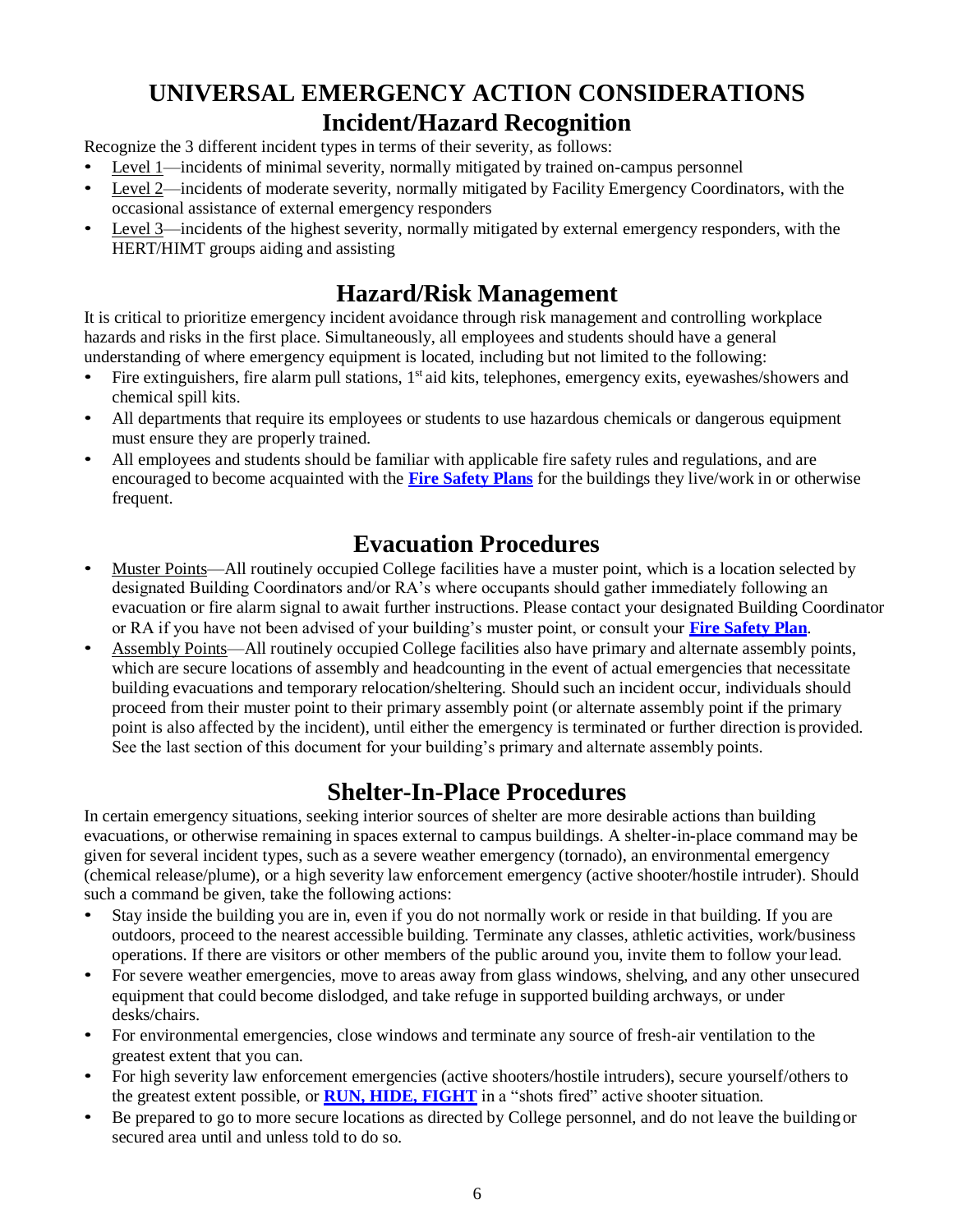## **GENERAL EMERGENCY PREPAREDNESS GUIDANCE Hamilton Faculty, Staff & Students**

- Know the location of both the muster point and assembly points for the primary buildings where you reside, teach, work, etc., and understand the difference between the two.
- Always respond to an evacuation signal (fire alarm) as if it were an actual emergency.
- If you discover an actual emergency, immediately leave the area, alert others to do the same by verbal commands or a fire alarm pull station, and immediately report it to Campus Safety at x4000. Be sure to give the dispatcher as much information as possible regarding the emergency type/nature/location.
- If a building evacuation is required, report to your muster point to await further instructions.

## **Building Coordinators and RA's**

- Maintain an updated list of those students/employees assigned to you, and share that list with at least one other student or employee. Communicate periodically with the students/employees assigned to you concerning the location of your area's muster and assembly points.
- Assist Campus Safety with routine fire drills. During fire drills or other emergency evacuation alarms where it is not obvious that there is an actual emergency, report to the muster point and perform a headcount.
- During actual emergencies (fires, explosions, chemical spills, etc.) with building evacuations, report to your muster point and direct both students/employees assigned to you (and any other personnel within the building you occupy) to go directly to the assembly point*,* and perform your headcount there.
- Once a headcount has been performed, report the status of the headcount to Campus Safety officers or the Facility Emergency Coordinator(s) for further action.
- For employees in all other positions of authority over others (faculty teaching a class, supervisors overseeing other employees), it is vital for you to both educate and direct personnel under your care to follow buildingbased emergency procedures to compliment what Building Coordinators and RA's are responsible for.

## **Campus Safety**

- Upon being notified of a potential emergency, dispatch will direct a patrolling officer to investigate, and will notify the Facility Emergency Coordinator(s).
- If an actual emergency exists, the first responding officer should instruct the dispatcher to immediately notify outside emergency responders and critical members of the HERT team, as warranted.
- Control the scene, evacuate personnel (as necessary), and restrict access to impacted or threatened areas.
- Avoid contact with spilled/suspicious materials and keep evacuees upwind of such materials.
- Eliminate any ignition sources that may be present.

## **Facility Emergency Coordinator(s)**

- Immediately report to the location of the emergency.
- Make the necessary hazard assessment, and confirm whether or not outside emergency responders are needed (if not already accomplished).
- Set up Command Post at the Campus Safety Office (or other suitable location) and coordinate response efforts with the HERT team and/or outside responders.
- Assist outside emergency responders and work with the Incident Commander as required.
- Determine if a reportable incident has occurred, and facilitate any reporting required by law.

## **Hamilton Emergency Response & Incident Management Teams**

- Report to and establish an Emergency Operations Center upon notification of a high-level emergency incident. Assume command and primary responsibility for emergency incident management underthe National Incident Management System/Incident Command System (NIMS/ICS) based upon the nature/severity of the incident.
- Work with all necessary internal and external resources to mitigate ongoing emergencies and expeditiously return the College to normal business operations. Investigate and institute corrective actions (where appropriate) to prevent or minimize emergency incidents in the future.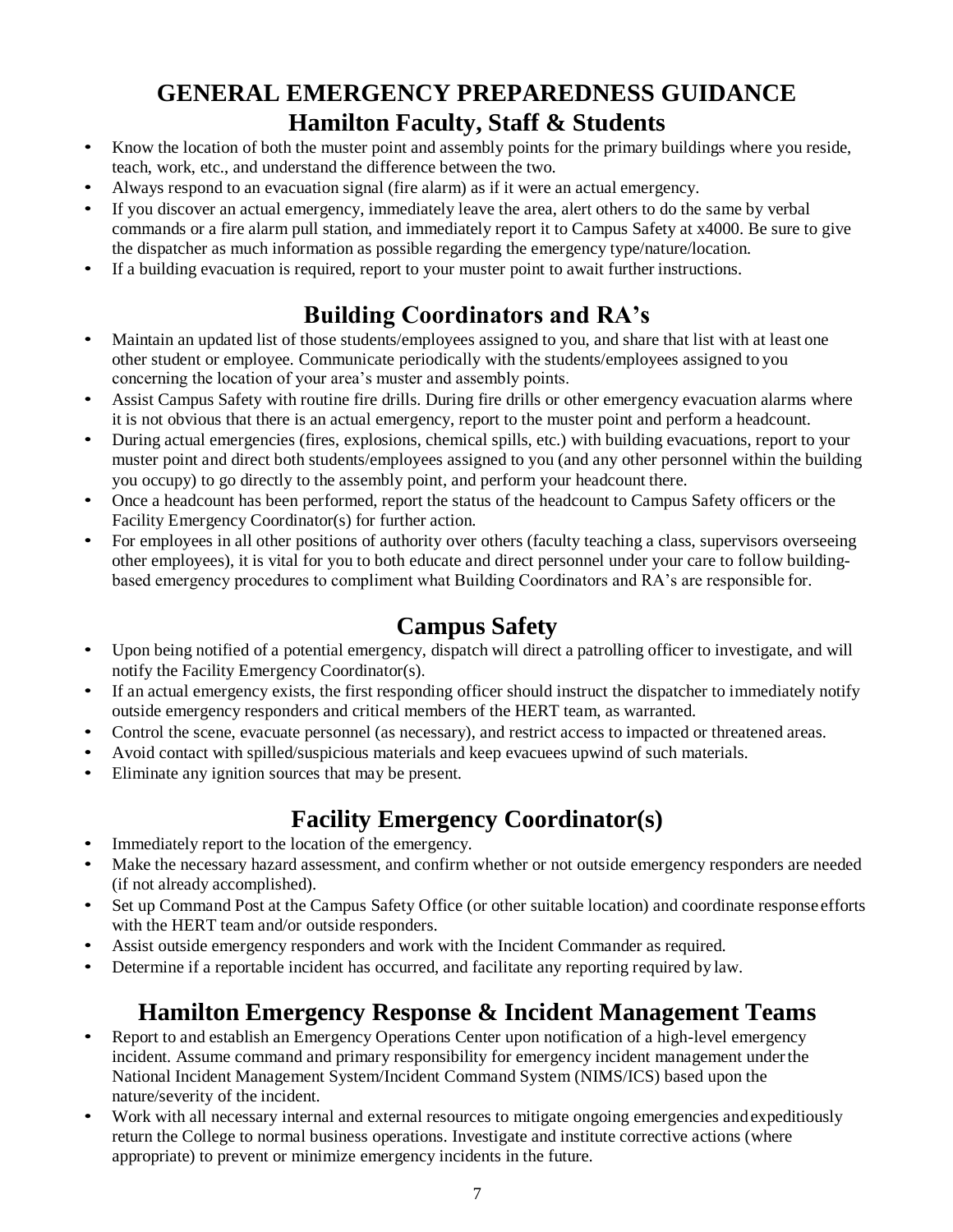## **EMERGENCY ACTION PLANS**

Generally speaking, an Emergency Action Plan (EAP) is a set of event-specific instructions listing actions to be taken following the discovery of an emergency event. The College has identified 5 different emergency types by classification, and 15 event-specific EAP's, as follows:

#### **1. Law Enforcement Emergencies**

- Suspicious Persons On/Near Campus
- Active Shooter/Hostile Intruder On Campus
- Bomb Threats
- Biological Agent Threats (Suspect Mail)

#### **2. Medical Emergencies**

- Medical Emergencies/Injuries
- Outbreaks of Infectious/Communicable Disease

#### **3. Occupational or Residential Emergencies**

- Fires
- **Explosions**
- Carbon Monoxide Detections

#### **4. Environmental Emergencies**

- Chemical Spills
- Petroleum Spills
- Natural Gas Leaks
- Other Environmental Releases

#### **5. Facility/Miscellaneous Emergencies**

- Unplanned Power Outages
- Hazardous Weather Conditions

The Hamilton College community should be familiar with each EAP listed above, or at least know how to access them quickly in the face of a true emergency. See the 15 event-specific EAP's at the following website location:

#### **[https://www.hamilton.edu/emergency-planning-and-procedures](https://www.hamilton.edu/emergency-planning-and-procedures/emergency-planning-and-procedures)**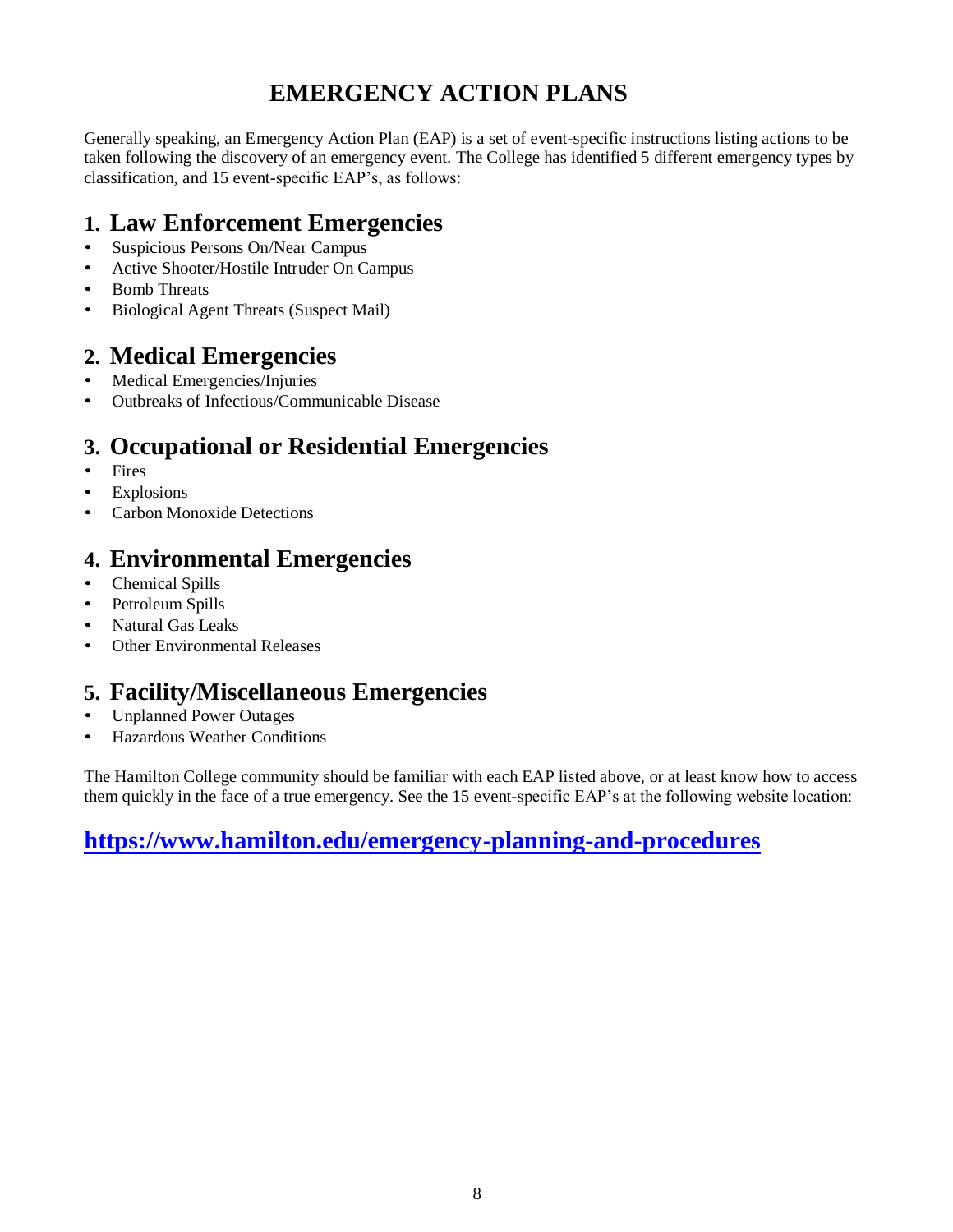#### **ASSEMBLY POINTS FOR BUILDING EVACUATIONS**

Generally speaking, the Hamilton College campus is divided into two different Campus Safety patrol zones based largely on geography. All buildings north of College Hill Road (with the exception of the Griffin Road Apartments and the Physical Plant buildings on Miller Road) comprise "North Campus", and all buildings south of College Hill Road (plus the Griffin Road apartments and Physical Plant buildings on Miller Road) comprise "South Campus". It is important to note, however, that the selection of primary assembly points below is more practically based upon proximity to a nearby place of temporary relocation, assembly and shelter. In the event of a real emergency necessitating temporary relocation, assembly and shelter, very specific directions from Campus Safety and/or HERT regarding where evacuees should go will be communicated, which may or may not be based upon the north/south/east vernacular used below.

| <u>SUUTHERN ZUNE RESIDENCE HALLS</u> |                               |                                 |
|--------------------------------------|-------------------------------|---------------------------------|
| <b>Building</b>                      | <b>Primary Assembly Point</b> | <b>Alternate Assembly Point</b> |
| Major Residence Hall                 | <b>Tolles Pavilion</b>        | Field House                     |
| <b>Minor Residence Hall</b>          | <b>Tolles Pavilion</b>        | Field House                     |
| <b>McIntosh Residence Hall</b>       | <b>Tolles Pavilion</b>        | Field House                     |
| <b>Root Residence Hall</b>           | <b>Tolles Pavilion</b>        | Field House                     |
| <b>Keehn Residence Hall</b>          | <b>Tolles Pavilion</b>        | Field House                     |
| <b>Babbitt Residence Hall</b>        | <b>Tolles Pavilion</b>        | Field House                     |
| <b>Milbank Residence Hall</b>        | <b>Tolles Pavilion</b>        |                                 |

#### **SOUTHERN ZONE DESIDENCE HALLS**

#### **SOUTHERN ZONE ACADEMIC/ADMINISTRATIVE BUILDINGS**

| <b>Building</b>                               | <b>Primary Assembly Point</b> | <b>Alternate Assembly Point</b> |
|-----------------------------------------------|-------------------------------|---------------------------------|
| <b>List Art Center</b>                        | <b>Tolles Pavilion</b>        | <b>Field House</b>              |
| <b>Kirner-Johnson Center</b>                  | <b>Tolles Pavilion</b>        | Field House                     |
| <b>Schambach Music Center</b>                 | <b>Tolles Pavilion</b>        | Field House                     |
| <b>McEwen Dining Hall</b>                     | <b>Tolles Pavilion</b>        | Field House                     |
| Kennedy Center for Theater & Studio Arts      | <b>Tolles Pavilion</b>        | Field House                     |
| <b>Molly Root House</b>                       | <b>Tolles Pavilion</b>        | Field House                     |
| <b>Beinecke Student Activities Village</b>    | <b>Sadove Student Center</b>  | Field House                     |
| Little Pub                                    | <b>Tolles Pavilion</b>        | <b>Field House</b>              |
| <b>Sadove Student Center at Emerson Hall</b>  | <b>Tolles Pavilion</b>        | Field House                     |
| <b>AC Alumni Center (Advancement)</b>         | <b>Tolles Pavilion</b>        | Field House                     |
| <b>Outdoor Leadership Center (Glen House)</b> | <b>Tolles Pavilion</b>        | Field House                     |
| <b>Carriage House</b>                         | <b>Tolles Pavilion</b>        | Field House                     |

#### **EASTERN ZONE RESIDENCE HALLS**

| <b>Building</b>                       | <b>Primary Assembly Point</b> | <b>Alternate Assembly Point</b> |
|---------------------------------------|-------------------------------|---------------------------------|
| 4002 A/B Campus Road                  | <b>Bundy Dining Hall</b>      | <b>Field House</b>              |
| 95 College Hill Road                  | <b>Bundy Dining Hall</b>      | Field House                     |
| <b>Ferguson House</b>                 | <b>Bundy Dining Hall</b>      | Field House                     |
| <b>Eells House</b>                    | <b>Bundy Dining Hall</b>      | <b>Field House</b>              |
| <b>Woollcott House</b>                | <b>Bundy Dining Hall</b>      | <b>Field House</b>              |
| Rogers' Estate                        | <b>Bundy Dining Hall</b>      | Field House                     |
| <b>Bundy East Residence Hall</b>      | <b>Bundy Dining Hall</b>      | <b>Field House</b>              |
| <b>Bundy West Residence Hall</b>      | <b>Bundy Dining Hall</b>      | Field House                     |
| <b>Skenandoa House</b>                | <b>Bundy Dining Hall</b>      | Field House                     |
| <b>Wertimer House</b>                 | <b>Bundy Dining Hall</b>      | <b>Field House</b>              |
| <b>Wallace Johnson Residence Hall</b> | <b>Bundy Dining Hall</b>      | Field House                     |
| <b>Morris House</b>                   | <b>Bundy Dining Hall</b>      | Field House                     |
| 1 Anderson Road                       | <b>Bundy Dining Hall</b>      | <b>Field House</b>              |